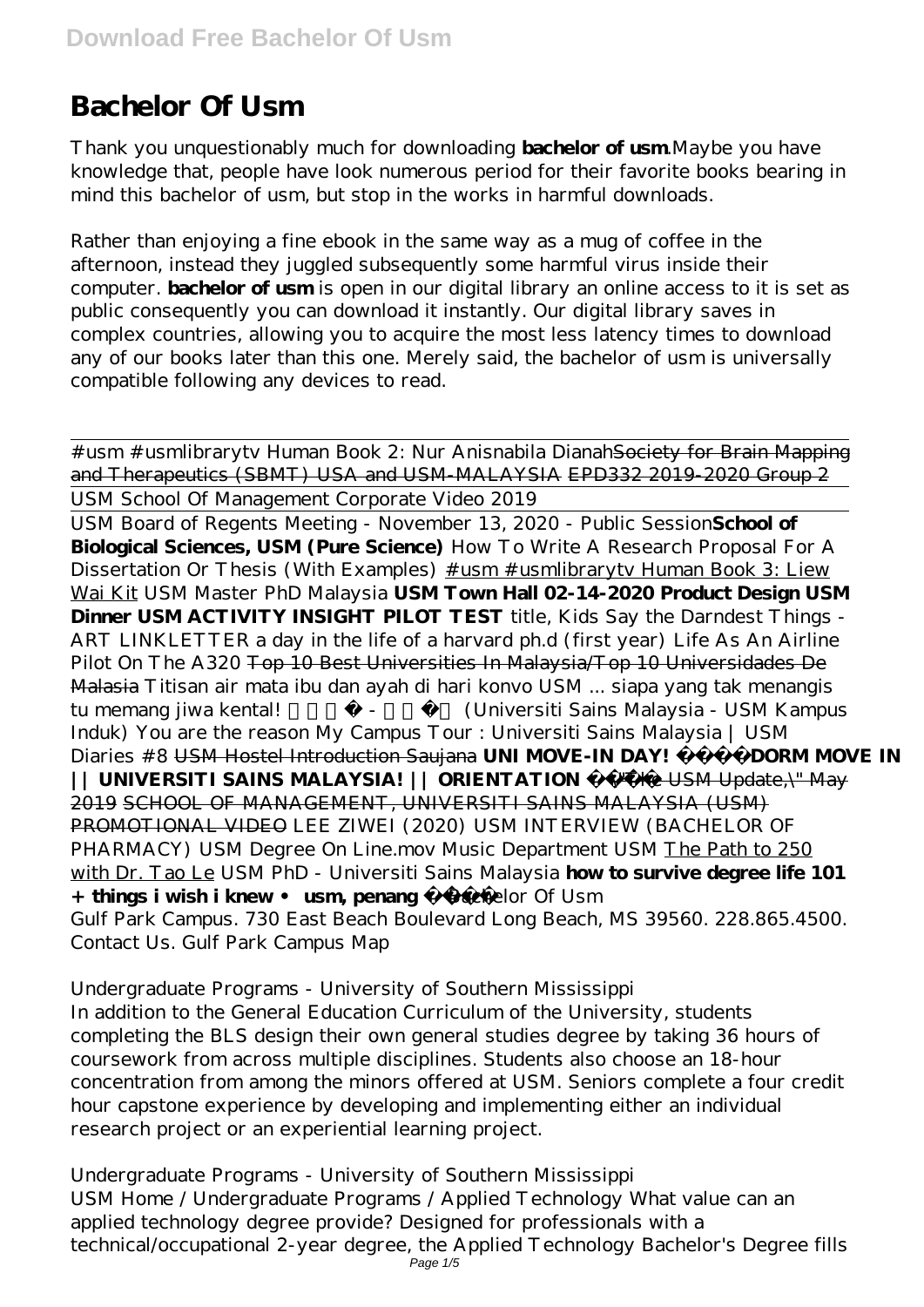that all-important educational gap.

#### *Undergraduate Programs - University of Southern Mississippi*

With our wide spectrum of undergraduate, graduate, and professional development offerings, the University of Southern Maine (USM) provides academic excellence that is responsive to the economic, health, and civic needs of our communities.

#### *Majors, Minors, & Programs | University of Southern Maine*

Bachelor of Fine Arts (B.F.A.), professional career preparation in Drawing & Painting, Graphic Design, or Sculpture. Scholarships are based on portfolio review and area of study. The University of Southern Mississippi is an accredited, institutional member of the National Association of Schools of Art & Design.

## *Undergraduate Programs - University of Southern Mississippi*

USM Bachelor of Social Work Students Find Purposeful Work Amid the Pandemic. USM Bachelor of Social Work Students Find Purposeful Work Amid the Pandemic: Read More. ... University of Southern Maine A Member of the University of Maine System PO Box 9300, Portland, ME 04104 1-800-800-4USM.

## *School of Social Work | University of Southern Maine*

USM Home / Undergraduate Programs / Management Earn Your Degree in Management. The Management program here at Southern Miss prepares students for leadership success in many career fields in the private, public, and nonprofit sectors. Students develop managerial skills in goal selection and planning, assigning tasks, delegating authority ...

# *Management - University of Southern Mississippi*

At Southern Miss, Dr. McIlwain directs all aspects of the trombone studio including The USM Trombone Choir, Select Octet, and Hub Bones. The USM Trombone Choir was invited to perform twice at the 2013 International Trombone Festival in Columbus, GA and at the American Trombone Workshop, 2015.

#### *Music - University of Southern Mississippi*

programs to the best of your ability. USM's ability to recruit and graduate high caliber students increases the value of everyone's degree. Donate to the CAHS Scholarship Fund. Checks can be made payable to the University of Southern Maine, CAHS Scholarship Fund, Advancement, P.O. Box 9300, Portland, ME 04104-9300.

*THE USM COLLEGE OF ARTS, HUMANITIES, AND SOCIAL SCIENCES ...* Kris attended the London School of Economics and holds a Juris Doctorate from the University of the District of Columbia and a Bachelor of Arts degree (with honors) from New York University. About USM

#### *Kris Sahonchik - University of Southern Maine*

After being accorded APEX status, USM has admitted students into its Bachelor's Degree Programmes (Full Time) from the 2009/2010 Academic Session without them having to go through the BPKP system (Ministry of Higher Education). Applications for studies in USM can be made online through the website https://pohon.usm.my.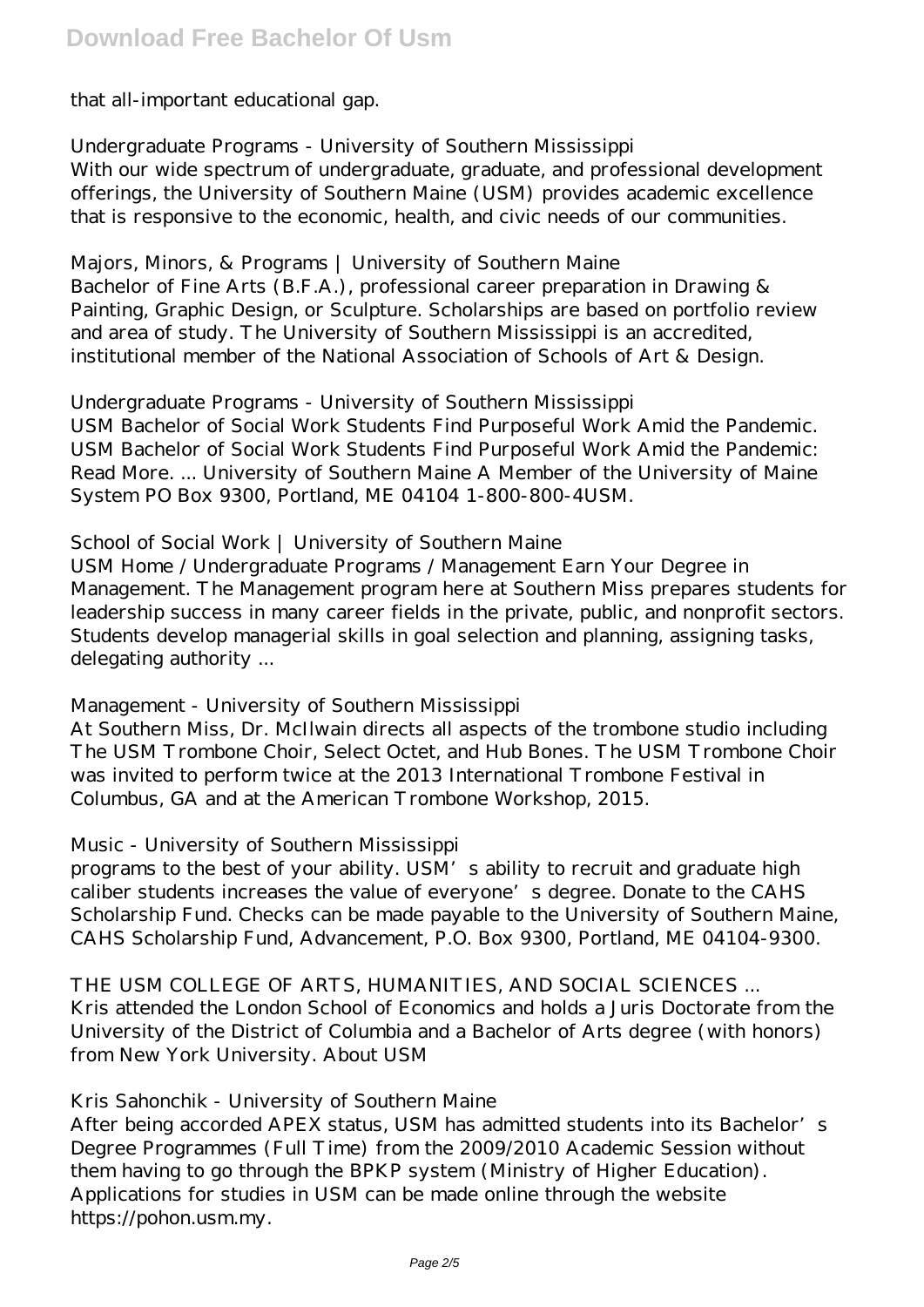# *USM | Universiti Sains Malaysia - Programes*

David was a professor at the School of Social work from 1988-2016 and is now retired in Long Beach, CA. He holds a Bachelor's degree in History and a Master's degree in Social Work from Columbia University, a Labor Studies Master's degree from the University of Massachusetts at Amherst, and a Ph.D. in Sociology from the City University of New York.

#### *School of Social Work - University of Southern Maine*

For more information about USM's M.O.T. program, please contact the Coordinator of Graduate Programs at USM's Lewiston-Auburn College. Students accepted into the program will be advised by both an occupational therapy faculty member and their health sciences advisor.

#### *BS in Health Sciences - University of Southern Maine*

The biggest benefit of the psychology degree is flexibility. Graduates with backgrounds in psychology can go into virtually any field and find that their background in human behavior, the brain, research and helping skills is useful in achieving their career goals. Most psychology graduates pursue careers in business, education, health, the environment, human performance, education and public ...

#### *Psychology - University of Southern Mississippi*

Finance | Undergraduate Programs . Earn Your Degree in Finance. Finance is the science of money management, concerning the investment of assets over time under conditions of risk or uncertainty.

#### *Finance - University of Southern Mississippi*

The Bachelor of Management program at the School of Management is a three and a half-year degree program specially designed to nurture future managers with practical and conceptual understanding of management principles and techniques in achieving the professional management education for holistic excellence.

#### *US6345001 - Bachelor of Management ... - USM Admission*

With bachelor's programs offered both on campus and online, you can tailor your program to meet the demands of work, family, and school. Through USM's Office of Prior Learning Assessment, you may gain academic credit for skills and knowledge you've acquired on the job, in the military, or through community involvement.

#### *Undergraduate | University of Southern Maine*

Facebook: USM Leadership Studies Facebook Group BS in Leadership and Organizational Studies The baccalaureate degree in Leadership and Organizational Studies (LOS) combines a liberal arts program with the study of how organizations operate and how leadership functions.

#### *Leadership Studies - University of Southern Maine*

USM - Universiti Sains Malaysia offers wide range of Diploma,Degree,Master,PhD courses from various subjects such as Medicine, Health & Sciences,Environmental & Marine ,Computer & Multimedia,Arts & Communication,Education & Languages,Engineering & Architecture,Accounting & Business,Law & Humanities,Maths,Sciences & Technology,Aviation & Maritime .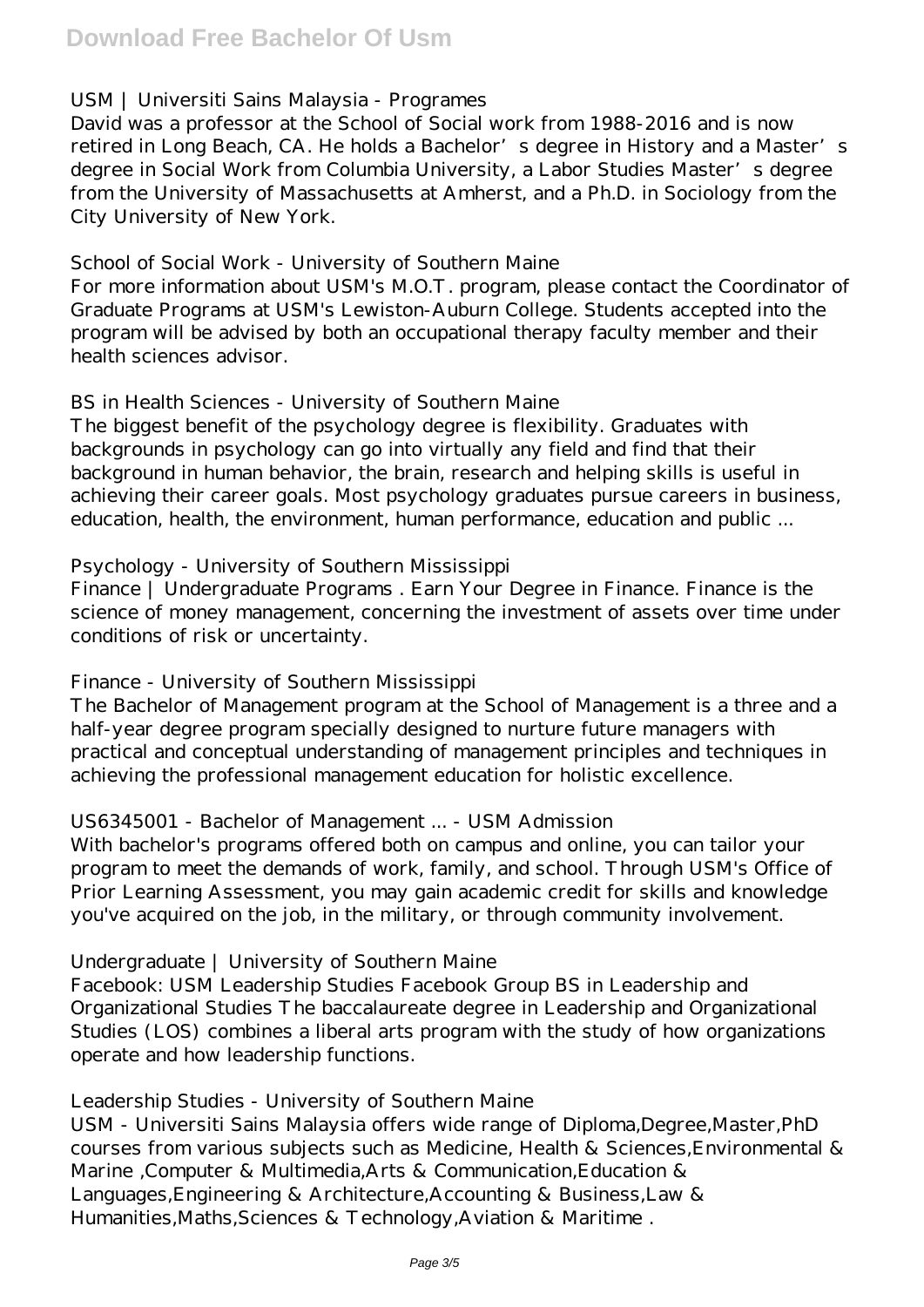As I write this note, I'm listening to the loud beats of the Chinese drums and the crash of cymbols - two important elements that set the rhythm for the lion dance and its movements. As the saying goes, it takes two to tango! In that same contemplation, we're featuring two ladies, twins actually, working together to unite women through their positive body acceptance campaign. It's particularly striking message as it puts the pulse on pur insecurities and skewed perception of beauty.

A Nigerian poet's entrancing, defiant debut. Crafting raw memories into restrained and compact verse, D. M. Aderibigbe traces the history of domestic and emotional abuse against women in his family. Widening his gaze to capture the moral rhythms of life in Lagos, he embraces themes of love, spirituality, poverty, compassion, sickness, and death.

Bachelor Thesis from the year 2009 in the subject Pedagogy - Science, Theory, Anthropology, grade: A (1), The University of Southern Mississippi , language: English, abstract: All students studying in a foreign country will face culture shock at some point during their stay. The students at the University of Southern Mississippi are no exception. A survey demonstrated that a language barrier and a poor public transportation system are among the main causes of culture shock among the international students at USM.

Considers how soldiers through the ages have met their deaths in times of war, covering such subjects as weapons and battlefield strategies while offering insight into cultural differences and the nature of military combat.

This book aims at providing students of civil engineering with basic skill of structural analysis to determine internal forces as well as deflection of statically determinate planar structures. It covers major structural types of trusses, beams, and frames. Three-pinned arches and cables are also covered to complete the coverage of statically determinate structures. As for deflection of structures, the use of momentarea method and conjugate beam method are covered. The effect of moving load on structures under the topic of influence line is also included. The emphasis of the book is on development of students' ability to formulate procedures needed to solve statically determinate problem. Importance of using appropriate free body diagrams to assist in the process of analysis is emphasized through the use of diagrams in the examples given in the book. The students are expected to be able to develop proficiency of solving for internal forces and deflections through the worked examples given in the book. Apart from quantitative analysis, an important skill of qualitative analysis through sketching of qualitative deflected shape based on bending moment diagram is also covered.

This book discusses the importance of identifying and addressing misconceptions for the successful teaching and learning of science across all levels of science education from elementary school to high school. It suggests teaching approaches based on research data to address students' common misconceptions. Detailed descriptions of how these instructional approaches can be incorporated into teaching and learning science are also included. The science education literature extensively documents the findings of studies about students' misconceptions or alternative conceptions